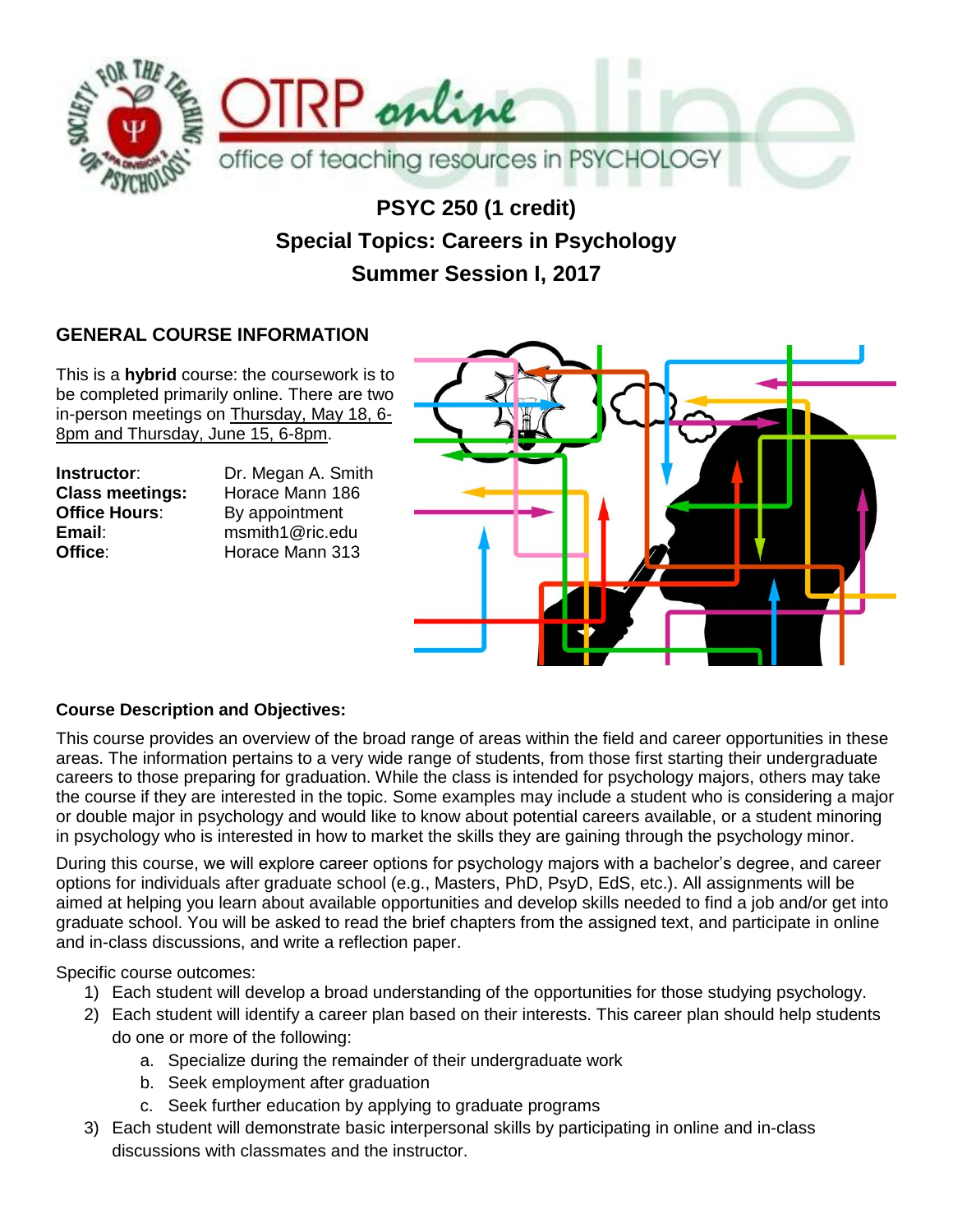#### **Required Text:**



Kuther, T. A., & Morgan, R. D. (2013). Careers in psychology: Opportunities in a changing world  $(4<sup>th</sup>$  edition). Belmont, CA: Wadsworth.

This book is an excellent resource filled with information from a wide range of areas within the field of psychology and opportunities for individuals with varying levels of education (undergraduate through doctorate).

A copy of this text is available on reserve in the library (to be used in the library). In addition, I have put PDFs of the first 3 chapters on Blackboard for you to use while you obtain a copy of the text.

### **BLACKBOARD**

We will use Blackboard heavily in this course:

- 1) Modules will be posted on Blackboard, and reflections and discussions for online modules will take place on Blackboard.
- 2) Grades will be posted on Blackboard and it is your responsibility to keep track of your grades throughout the semester.
- 3) Announcements will be posted on Blackboard.
- 4) All written assignments will be submitted via Blackboard.

To access Blackboard, go to: [https://blackboard.ric.edu/.](https://blackboard.ric.edu/) Need a computer? Try one of the computer labs on campus or the Library. Make sure to check on hours of operation during this intersession term:

- → Horace Mann Computer Lab: [https://www.ric.edu/uss/tech\\_center\\_mann.php](https://www.ric.edu/uss/tech_center_mann.php)
- Adam's Library:<http://www.ric.edu/adamslibrary/hours.html>

### **LEARNING ACTIVITIES AND GRADING**

The course is separated into 5 brief modules (one per week), and you will receive points for completing the readings, reflecting on the readings, and engaging in discussions with classmates (either online or in-class). For online modules, reflections and discussions should be posted in the discussion board for the given chapter. For in-class modules, prepare by writing your reflections and questions down. Bring these to class, and engage in the live in-class discussion. There is also a reflection paper, due at the end of the class. Below are descriptions of each learning activity to be used in the class, the rationale for these assignments, instructions, and grading criteria.

#### **Readings**

For each module of the course, I have assigned chapters from the text. The readings are intended to help you learn about the different career options in psychology, as well as to give you an idea of what these different careers are like for those who pursue them (course objective 1). As you read through the chapters, make sure to think about how the information applies to your own life (course objective 2).

The content in the chapters will provide the basis for our online and in-class discussions. Therefore, it is very important that you read the chapters by the assigned due dates. See the course calendar (last page of the syllabus) for specific chapters and dates.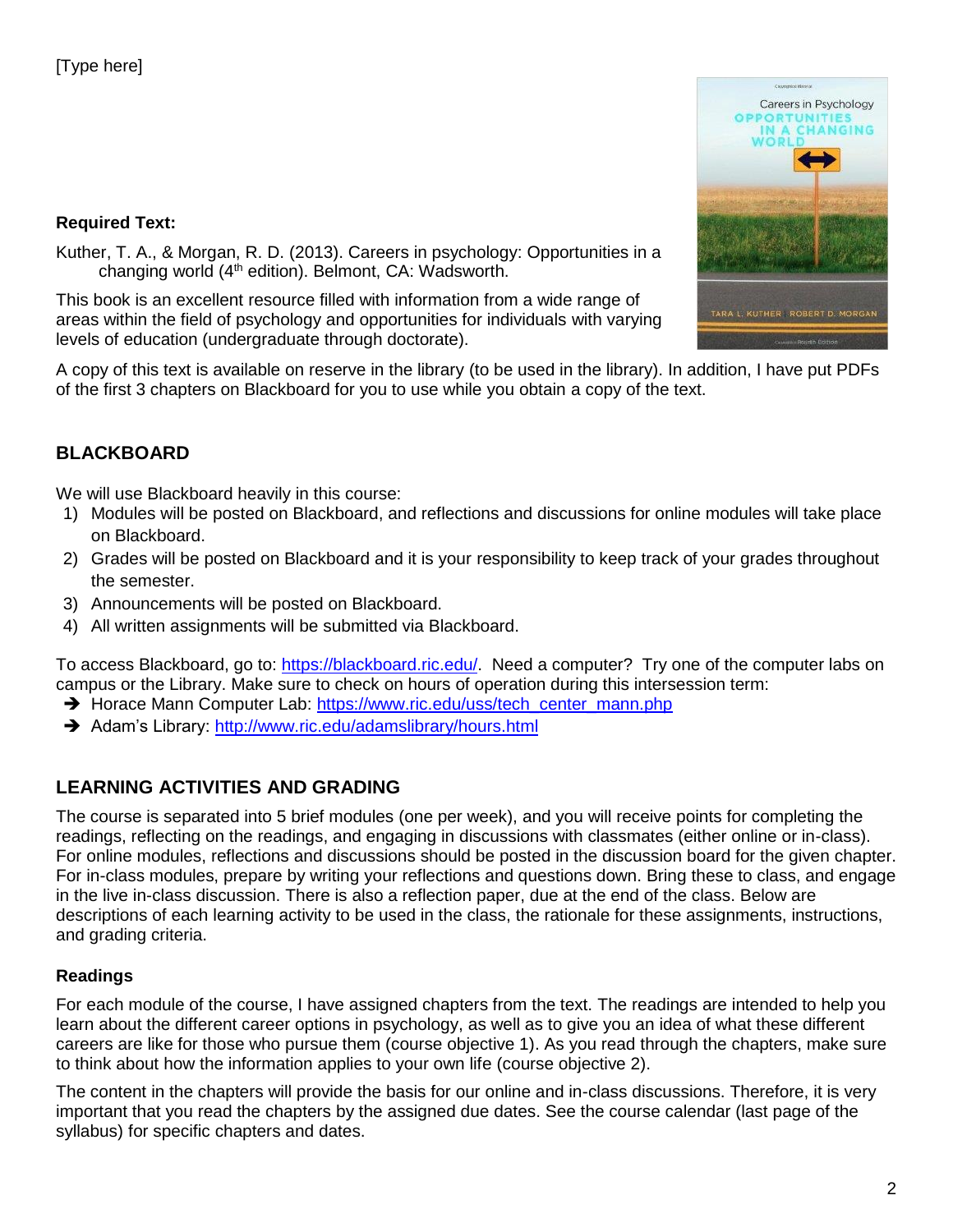#### **In Person Discussions (5/18 & 6/15)**

We will meet in person during weeks 1 (5/18) and 5 (6/15) of this course. The purpose of this assignment is to facilitate your thinking about the career opportunities in each area, to help you learn about opportunities available at RIC or in our communities, and to help answer your questions (course objectives 1 and 2). In-class discussions will also give you practice interpersonal communications with your peers about your skills related to the field (course objective 3). During the in-person meetings, we will discuss the content from the module readings. You should come to class having read the chapters, and ready to ask any questions you might have.

*Grading*: Each in-person discussion is worth 15 points. In order to receive full credit, you need to attend class and participate in our in-class discussions. Participation may include asking questions, offering suggestions, providing information, sharing relevant experiences, or other useful contributions. You are certainly not expected to know everything about the topic prior to class. However, you should come to class prepared (i.e., having read the assigned chapters) and ready to ask questions you may have.

#### **Introduction Discussion Board (due 5/22)**

This assignment is intended to be completed after the first in-person meeting. The purpose of this assignment is to give you some practice using the discussion boards on Blackboard.

*Instructions*: Go to the discussion board posted in the "week 1" folder and create a thread with a unique name (e.g., your name). Then, in your thread, post 2-3 sentences introducing yourself to the class. Provide your name as well as your current career plans, if you have them. You may also write about why you are taking this class, and/or what you hope to learn during this course. In addition, you should comment on at least one of your classmates' threads. You may simply say hello, if you'd like. The purpose of this is to make sure you get practice using the online discussion board. If you have any difficulties or questions, please contact me right away! We will be using these discussion boards for the remainder of the course.

*Grading*: The module for week 1 is worth 15 points. I will give you 10 points for completing the introduction discussion board. The remainder of the points will come from your in-class participation.

#### **Online Discussions**

After reading each chapter within a module, please post something in the discussion board for each chapter. The purpose of this assignment is to facilitate your thinking about the career opportunities in each area, to help you learn about opportunities available at RIC or in our communities, and to help answer your questions (course objectives 1 and 2). Online discussions will also give you practice interpersonal communications in a virtual format (course objective 3). Check the course calendar for specific due dates each week. I will post a discussion board for each of the chapters assigned that week. Within the boards for each chapter, you can start a thread related to the career opportunity you are discussing (e.g., child care workers, teachers, real estate agent). If another student has already created a related thread, then you can post there.

*Instructions*: Your posts should include both your reflections on the career opportunities presented as well as questions to other students to spark discussion. Here are some questions to consider that will help you create your post: What were your thoughts about pursuing the careers mentioned in the chapters? Did the chapters discussed something you may want to pursue in your career? Do you have no interest in the areas discussed, and if so, why? Would you like to get involved in research in the discussed area? Would you like to take more classes in the area? and so on.

In addition to posting your own thoughts, please read content posted by your fellow students' and respond to their posts. Responses may include follow-up questions, encouragement, ideas for courses to take or outside of school opportunities to prepare for a given career, resources you have found, etc. I want you to discuss careers in psychology freely. As always, you must remain respectful of your fellow classmates and the RIC community. Remember: treat your fellow classmates the way you would like to be treated!

*Grading*: Each online discussion is worth 15 points. In order to receive full credit, you need to post (either by creating your own thread or in someone else's thread) for each chapter, and you need to respond to at least 2 classmates' posts. Posts will differ for each student, and that is perfectly okay. Please just show me that you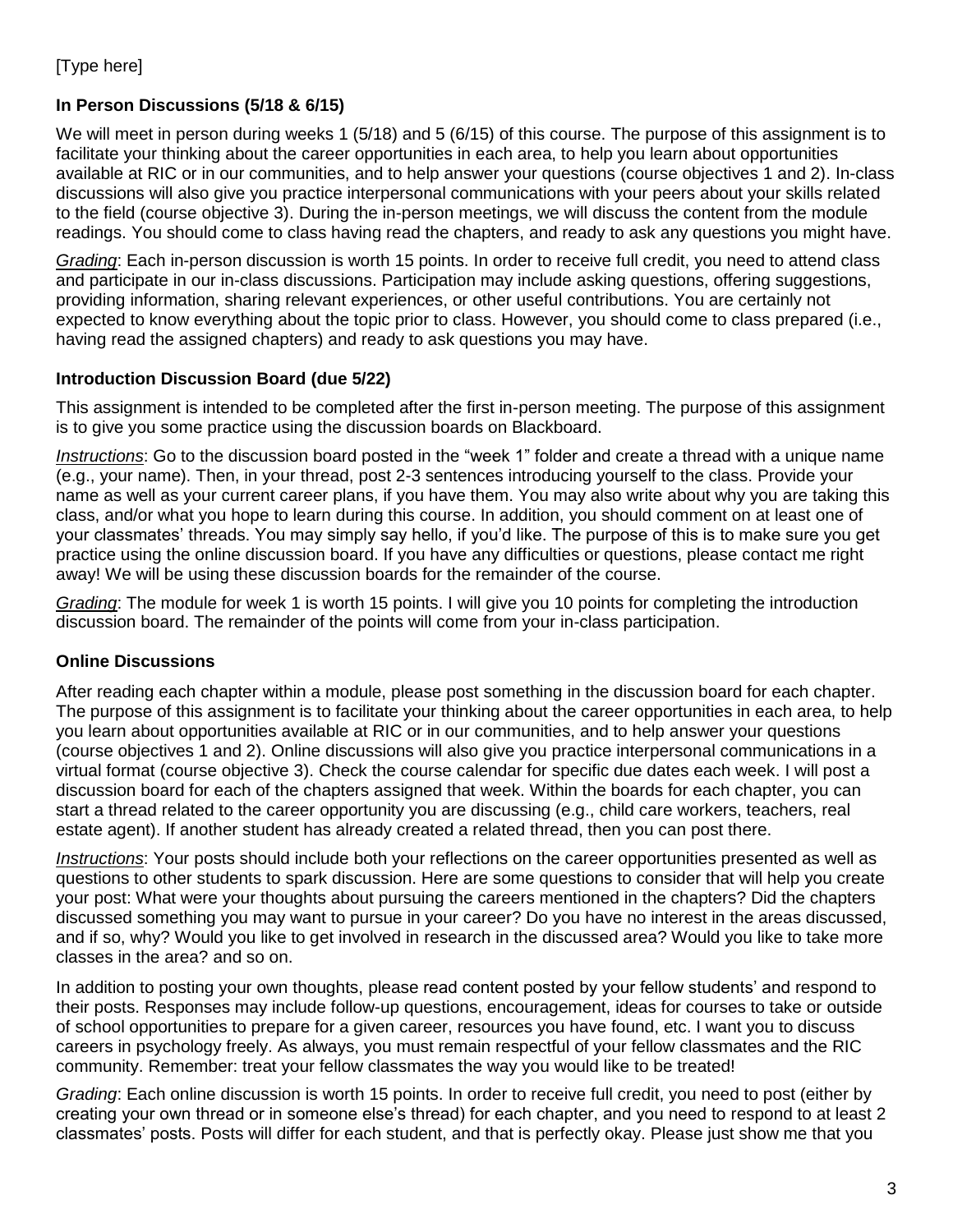have read through the chapters, that you have thought about how the content relates to your interests, and that you are engaging in discussion with your fellow students using the discussion boards.

#### **Reflection Paper (due 6/22)**

As a conclusion to the course, I am assigning a reflection paper. The purpose of this assignment is to help you synthesize your thoughts about the various career options you have, and to help you outline a concrete career plan to help you move forward (course objective 2). This paper should be around two to four pages (double spaced) and is worth 25 points.

*Content of the paper*: In this paper, you may consider:

- What do you plan to do with your undergraduate degree?
- How do you plan to achieve your career goals?
- Why did you chose psychology as your major?
- What type of career do you plan to pursue?
- Have your plans have changed due to this course?
- Did you learn about careers you had never considered? Were able to eliminate potential careers in which you were previously interested?
- What types of experiences you plan to search for to help you achieve your goals?
- Do you plan to do more research on a specific area?

There are many things you could write about. I am looking for your thoughts while reflecting on your career! A good reflection paper will demonstrate thoughtful consideration of possible career paths as well as concrete steps to take to pursue this career path. You do not have to have everything mapped out perfectly. At this stage in your career, you are not likely to have everything mapped out, and that is okay! Further, your career plans are likely to change as you continue taking classes and pursuing opportunities to gain skills. It is perfectly okay to identify areas for which you will need to gain more information, or opportunities you will need to seek as you continue your studies. For this assignment, I am looking for a thoughtful plan that is reflective. If you have any questions, please let me know before the due date.

*Format*: Please submit this paper on Blackboard as a .doc or .docx file. You do not need a title page for this assignment. Please put your first and last name in the header of the document so that it is easy for me to keep track of multiple students' assignments. Your paper should be free of spelling and grammatical errors.

*Grading*: This reflection paper is worth 25 points. You will receive full credit if you follow the directions above. A good reflection paper will include a reflection of at least 4 of the questions to consider listed above, and will be free of spelling and grammatical errors. There are no right or wrong answers for this assignment. Students should be thoughtful.

#### **Policy for Late Assignments:**

Because this course is during the summer, it is compact and moves along quickly. Therefore, late assignments will not be accepted. It is your responsibility to make sure that you have access to Blackboard, a reliable computer, and a reliable internet connection throughout the course. Technological difficulties do occur on occasion, so please plan ahead and do not wait until the last minute to complete and submit assignments. You will only receive credit for assignments that are submitted on time, regardless of technological difficulties.

#### **Course Grades**

Grades will be assigned based on the number of points you accumulate during the course. Note, it is each student's responsibility to keep track of his or her grade throughout the course using Blackboard. The table below outlines the distribution of points:

| <b>Assignment</b>                                         | <b>Points</b> |
|-----------------------------------------------------------|---------------|
| Week 1 module: reading and discussion (in-person meeting) | 15            |
| Week 2 module: reading and discussion (online)            | 15            |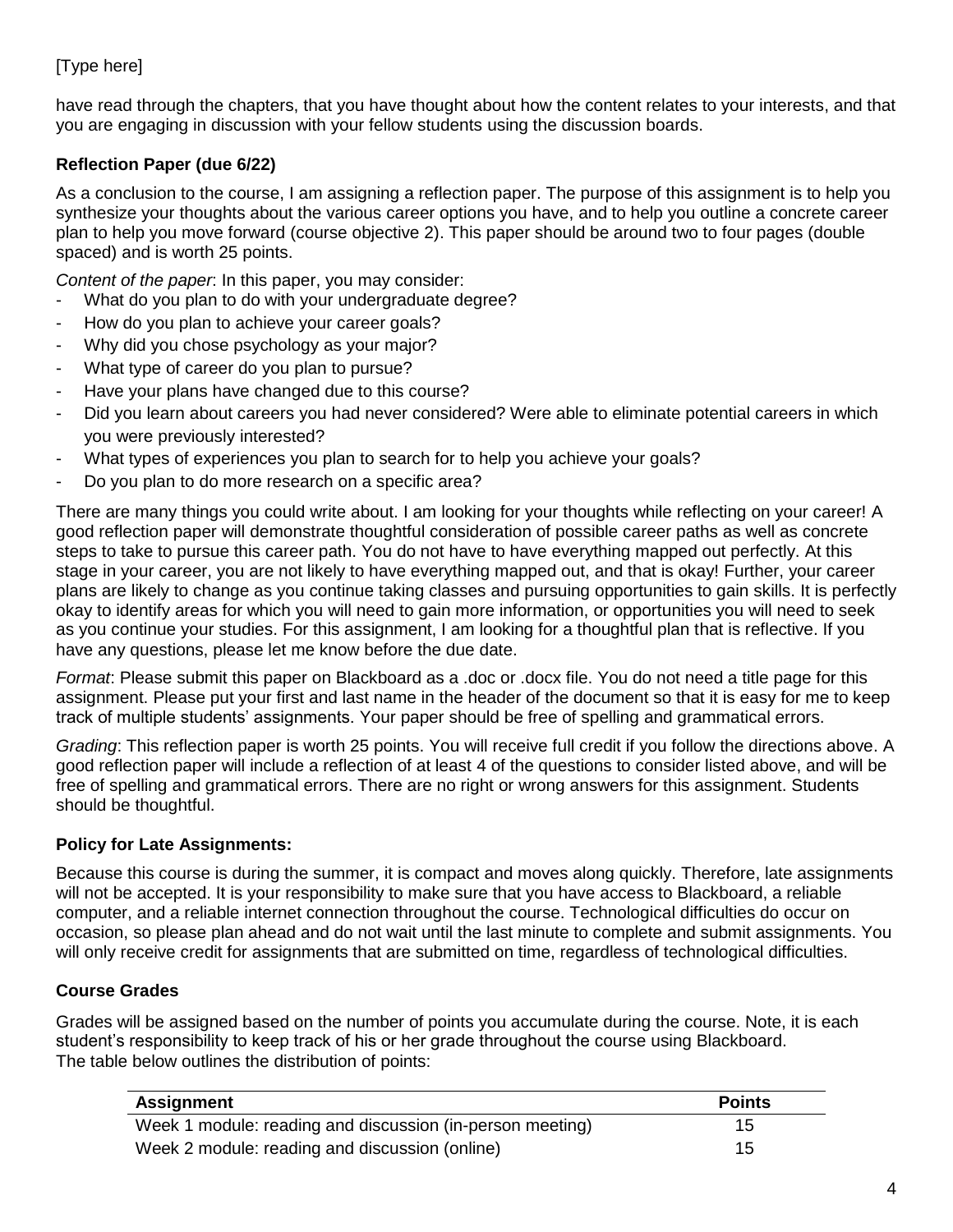| Week 3 module: reading and discussion (online) |                                                           |       |           |       | 15        |
|------------------------------------------------|-----------------------------------------------------------|-------|-----------|-------|-----------|
|                                                | Week 4 module: reading and discussion (online)            |       | 15        |       |           |
|                                                | Week 5 module: reading and discussion (in-person meeting) |       |           |       | 15        |
|                                                | <b>Reflection Paper</b>                                   |       |           |       | 25        |
| <b>TOTAL</b>                                   |                                                           |       |           |       | 100       |
|                                                |                                                           |       |           |       |           |
| Grade                                          | <b>Points</b>                                             | Grade | Points    | Grade | Points    |
| A                                              | 93 <                                                      | B-    | $80 - 82$ | D+    | $67 - 69$ |
| A-                                             | $90 - 92$                                                 | C+    | $77 - 79$ | D     | $63 - 66$ |
| B+                                             | $87 - 89$                                                 | С     | $73 - 76$ | D-    | $60 - 62$ |
| B                                              | $83 - 86$                                                 | C-    | $70 - 72$ | F     | $\leq 59$ |

### **COURSE POLICIES**

*I have a few policies to make the class a positive learning environment for everyone. I aim to create an environment that is enjoyable, fair, and safe. I have written these policies with students in mind, and will do my very best to apply them consistently throughout the entire course. Please be mindful of these policies:*

#### **Punctuality:**

It is very important that students show up on time for in-person classes. This course has limited in-class meetings, and it is important to be present during the entirety of these meetings. In addition, being late distracts me and the other students.

#### **Class Conduct:**

It is expected that all students act in a respectful manner with each other and the instructor. Disrespectful behavior of any kind will not be tolerated and may result in a deduction from the student's grade. This policy applies to both in-class meetings and online course discussions.

#### **Students with Disabilities:**

If a student is in need of a reasonable accommodation to course policies due to a disability, he or she should inform me within the first two weeks of the semester or within the first week of adding the class, whichever is later. Proper documentation is required. Visit the DSC or [www.ric.edu/disabilityservices](http://www.ric.edu/disabilityservices) for more information.

#### **Academic Dishonesty:**

RIC holds all students to the highest academic standards. Any misrepresentations of another persons work, including plagiarism and failing to appropriately cite original source material, as well as cheating on assignments or exams constitutes a violation of the student code of conduct will not be tolerated. Such violations will result in a reduced grade or failure in the course. The RIC Student Handbook contains Academic Standards of RIC students (see section 3.9.1:

[https://www.ric.edu/studentlife/pdf/RICStudentHandbook.pdf\)](https://www.ric.edu/studentlife/pdf/RICStudentHandbook.pdf). Make sure you know and understand the Academic Standards for RIC students. Note, this handbook also has other useful information, such as rights of students.

#### *How does this policy apply to this course?*

Your reflection papers should be written independently and for this specific assignment. You need to submit your own posts during discussions.

Violations of the student code of conduct will result in an F for the assignment or course, and your actions will be reported to the RIC disciplinary board. Lets avoid this scenario!

Here is a useful website to understand the definition and issues surrounding plagiarism: [http://owl.english.purdue.edu/handouts/research/r\\_plagiar.html.](http://owl.english.purdue.edu/handouts/research/r_plagiar.html)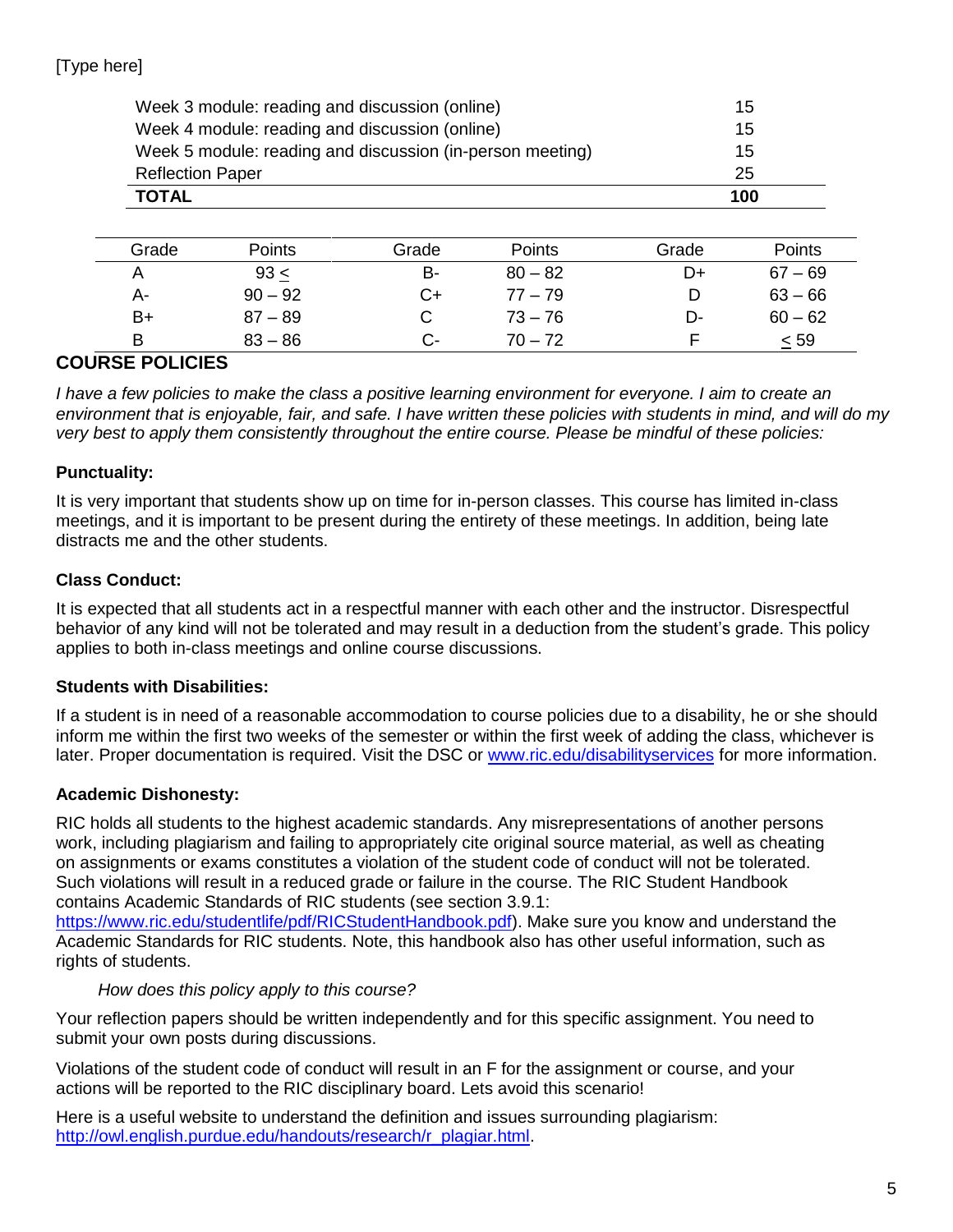### **Things to Note:**

- $\rightarrow$  The best way to contact me is via e-mail.
	- Please do not send messages through Blackboard or reply to Blackboard announcements these sometimes go to spam and I cannot guarantee I will receive your email.
	- I will try to respond to all e-mails within 24 hours. If I will be slower to respond to emails for some reason, I will do my best to make an announcement during class.
- $\rightarrow$  This course is discussion based, and therefore engaging in discussions is vital. If you find that you are having trouble with the course, please email me immediately and ask for help. It is better to do this sooner, rather than later. As the course progresses it will be more and more difficult to improve.
- $\rightarrow$  This course is about more than just a grade. Given that this is an elective, I am assuming you are taking this course because you want to learn about careers in psychology. Keep this in mind as you go through the modules. Taking short-cuts may get you through an assignment, but in the long run you will not learn as much by doing this.

### **COURSE CALENDAR**

*for details regarding specific assignments and modules, please read earlier pages in this syllabus*

| <b>Week</b>    | <b>Topics &amp; Readings</b>                                                  | <b>Format</b>     | <b>Assignments &amp; Due Dates</b>                                                                          |
|----------------|-------------------------------------------------------------------------------|-------------------|-------------------------------------------------------------------------------------------------------------|
| 1              | Can I Get a Job with a Psychology<br>Degree?<br>(Ch 1)                        | In person<br>5/18 | Read note from Dr. Smith and chapter 1<br>before class<br>Complete introduction discussion board by<br>5/22 |
| $\overline{2}$ | Practice, Clinically-Based, and Health<br>Careers<br>(Chs 2, 3, 5)            | Online            | Complete readings by 5/24<br>Complete discussion posts and respond to<br>classmates by 5/26                 |
| 3              | Applied Careers and Applied Research<br>Careers<br>(Chs 4, 6, 8, 10)          | Online            | Complete readings by 5/31<br>Complete discussion posts and respond to<br>classmates by 6/2                  |
| 4              | <b>Research-based Careers</b><br>(Chs 7, 9, 11)                               | Online            | Complete readings by 6/7<br>Complete discussion posts and respond to<br>classmates by 6/9                   |
| 5              | Preparing for the Job Market or<br><b>Graduate School</b><br>(Chs 12, 13, 14) | In person<br>6/15 | Complete readings before class<br>Be prepared to have an in-class discussion!                               |